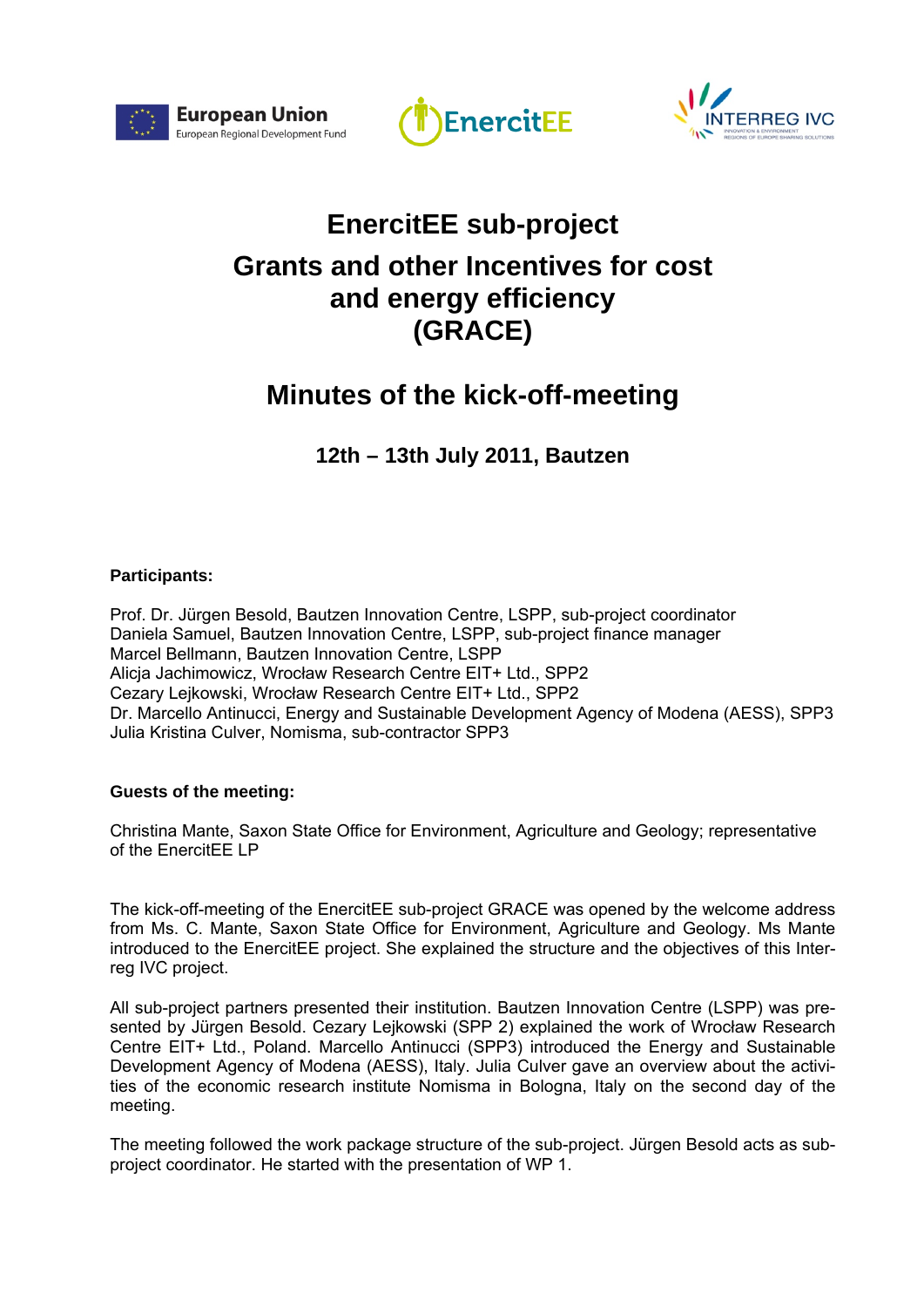





The coordinator explained the priority and the objectives of the GRACE sub-project. Task and responsibilities of the sub-project participants were discussed in detail. Three transnational project meetings and three telephone conferences or skype meetings are planned during the project lifetime. The LSPP has set up a partnership agreement. All partners should sign the agreement and send it back to the LSPP. The sub-project partners are asked to contact their regional managers. The regional managers are responsible to deliver grant letters to the sub-project partners. The coordinator introduced to the WP structure of the GRACE project. GRACE is subdivided in five work packages (WP  $1 - WP 5$ ). He defined tasks and responsibilities of the WP leaders. Furthermore he explained the schedule of the sub-project and the reporting procedure. The next steps for the implementation of WP 1 are:

- Approval of the Partnership Agreement
- Signing of the Partnership Agreement
- Identification of Regional Managers / independent controllers
- Signing of the Grant Letters with the Regional Managers

The project partners discussed the date for the next meeting. The next meeting will be held in April or May 2012 in Emilia-Romagna. SPP 3 will suggest a concrete date.

WP leader of WP 2 "Communication and dissemination" is Bautzen Innovation Centre (LSPP, SPP1). Marcel Bellmann explained the schedule of the communication and dissemination activities including important outputs. Within WP 2 the Saxon partner is responsible to develop the sub-project flyer and to contribute to the EnercitEE newsletter two times. The WP leader is responsible for the layout of the webpage. The WP 2 leader will organize the telephone conferences or skype meetings.

The WP leader of WP3, "Assessment of national and regional financing instruments for citizens/communities" is SPP3. Marcello Antinucci explained the schedule, deadlines and responsibilities of WP 3. Until the end of the  $1<sup>st</sup>$  subproject period the WP leader will define the methodology and supply analysis tools.

WP leader for WP 4 "Exchange of experience, analysis and transfer of good practices" is SPP 2. Alicja Jachimowicz introduced to WP4. She gave an overview of activities, outputs and the schedule. She suggested for the next meetings to participate in conferences like the Energy and Climate Conference of the district of Bautzen or to organize small field trips to study good practices in the other regions. Moreover the SPP´s will compare incentives and grant programmes for their regions during the project.

In the following each sub-project partner gave a short overview of existing national and regional incentives and grant programmes for energy efficiency in municipalities and for citizens. The biggest challenge for the SPP´s seems to be the data gathering. Each SPP should check the availability of the data.

WP leader of WP 5 "Results and policy recommendations" is the LSPP. In WP 5 the LSPP will use the main results of WP 3 and WP 4 to formulate policy recommendations. The results of the interregional exchange process will be presented on final regional workshops. The policy recommendations will be disseminated at regional, national and European level. The beginning of the analysis of the main results of WP 3 and WP 4 will be in the  $3<sup>rd</sup>$  sub-project period from July – December 2012.

On the second day of the kick-off-meeting the project partners discussed the project methodology. The LSPP presented first ideas for the methodology. The SPP´s agreed to analyze programs for citizens and communities, but not for companies. Energy efficient products will be excluded too. They will prefer funding schemes for energy efficiency but also include renewable energies. Furthermore the project partners will focus on programs for buildings.